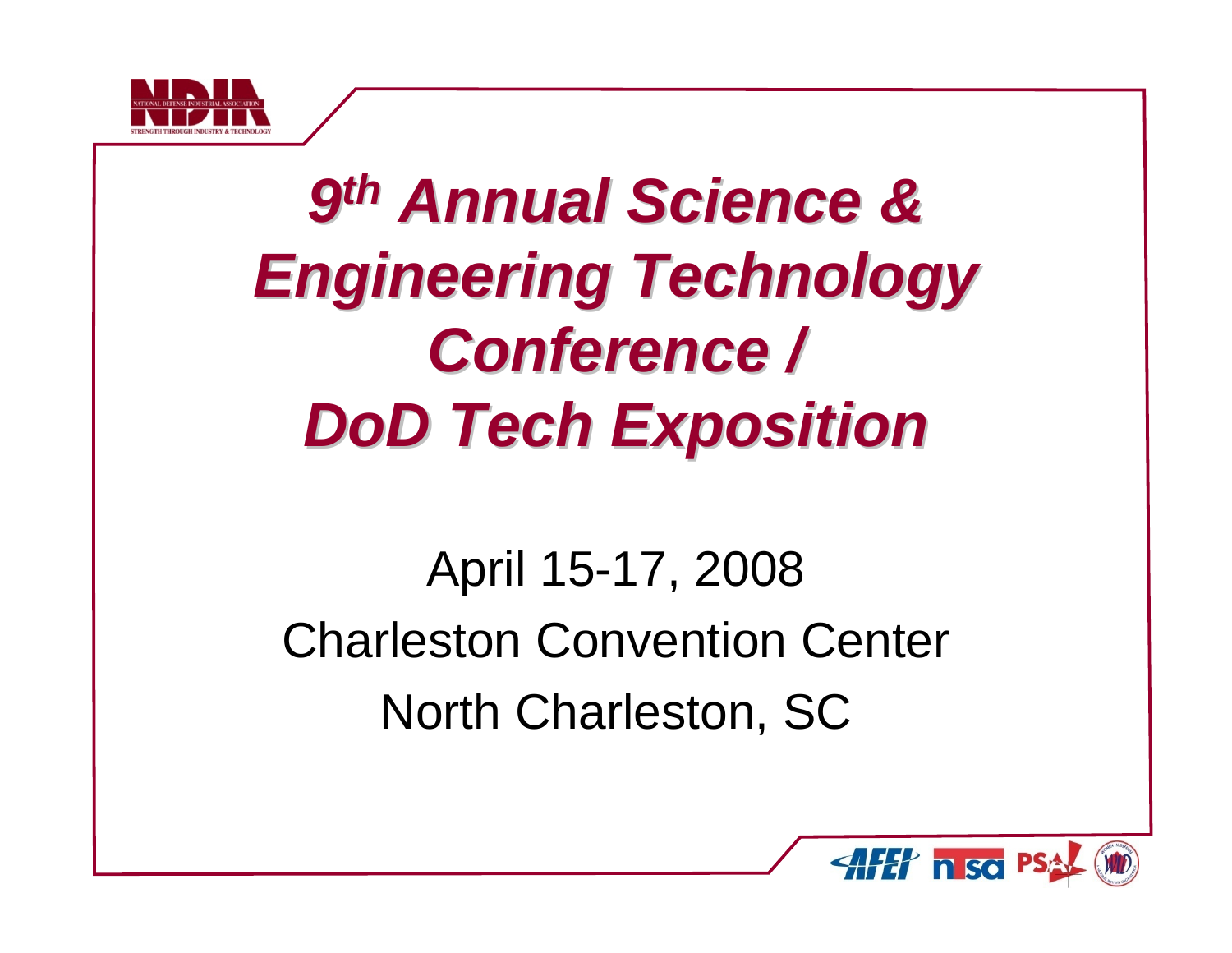

### *Tuesday, April 15, 2008*

#### *Opportunities for Collaboration*

- $\Box$  8:15am FY 2008 PB Request for DoD S&T Program – Robert Baker
- $\Box$  8:45am The Advanced Systems & Concepts Portfolio of Opportunities – John Kubricky
- $\Box$  9:15am The DoD T&E / S&T Program – Gerald Christeson
- 9:45am BREAK
- $\Box$  10:30am Quick Reaction Fund/Rapid Reaction Fund & JIEDDO Capability Needs – Ben Riley
- $\Box$  11:00am DoD Basic Research Program with a Focus on Academia – Dr. William S. Rees, Jr.
- $\Box$  11:30am Strategic Initiative on Innovation & Technology Transition – Kathleen Harger

 $\Box$ 12:00pm LUNCHEON

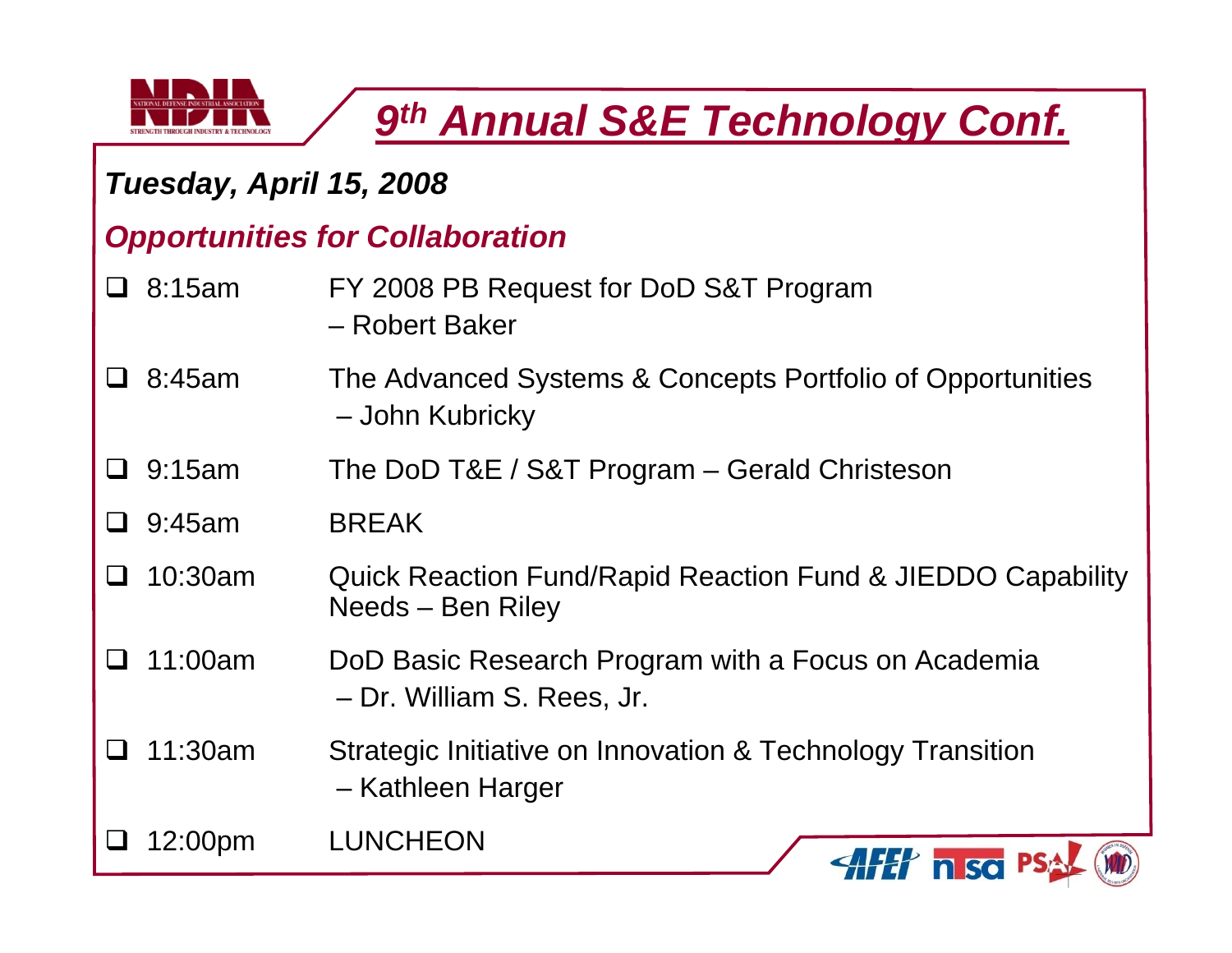

#### *Tuesday, April 15, 2008*

#### *Conference Opening*

- $\Box$  1:00pm Call to Order / Conference Opening – Dr. Raj Aggarwal NDIA Welcome – MG Barry D. Bates, USA (Ret)
- ⊔ 1:15pm Keynote Address – Alan Shaffer

#### **Session I: Development and Insertion of Innovative Technologies into Army Systems**

**Session II: Development and Insertion of Innovative Technologies into Air Force Systems**

**Session III: Development and Insertion of Innovative Technologies into Naval Systems**

**Session IV: Manufacturing and Affordability of Innovative Technology**

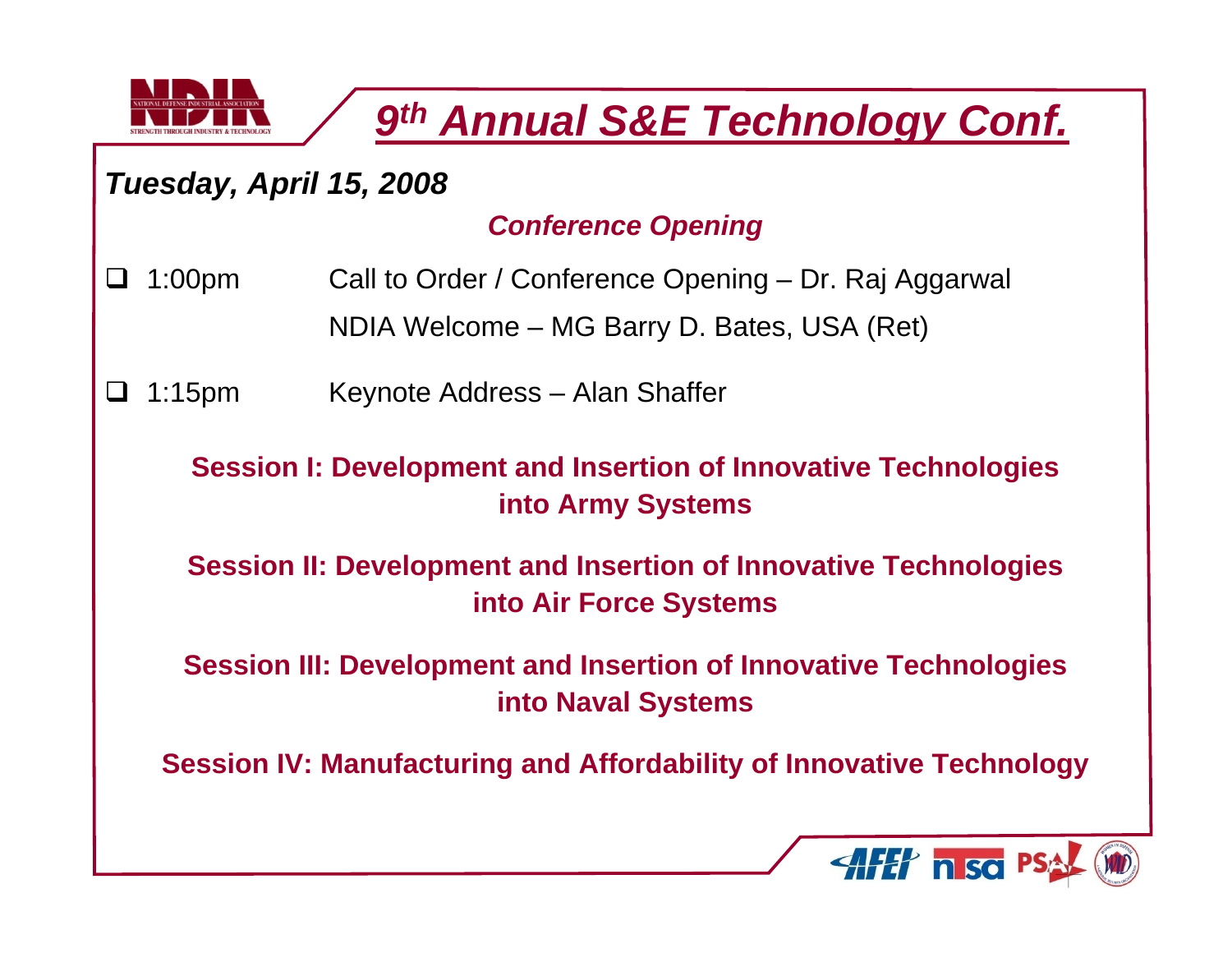

### *Tuesday, April 15, 2008*

#### **Session I: Development and Insertion of Innovative Technologies into Army Systems**

- $\blacksquare$  2:00pm Recent Trends in the Army's Common Test Support Facility… – Terry Edwards
- u. 2:30pm The Army Science and Technology Program – Dr. Thomas Killion
- $\Box$ 3:00pm BREAK
- $\Box$  3:30pm CERDEC Contributions to Army Battle Command Networking…
	- David Jimenez
- $\Box$  4:00pm Software Certification and Battle Command Interoperability Issues – BG Nick Justice
- $\overline{\phantom{a}}$ 4:30pm Army Comm. Technologies, Incl. JTRS – Tim Snodgrass
- $\Box$ 5:00pm Technology Transition and Insertion Evaluation – Brian Simmons
- 5:30-7:30pm RECEPTION (In exhibit hall)

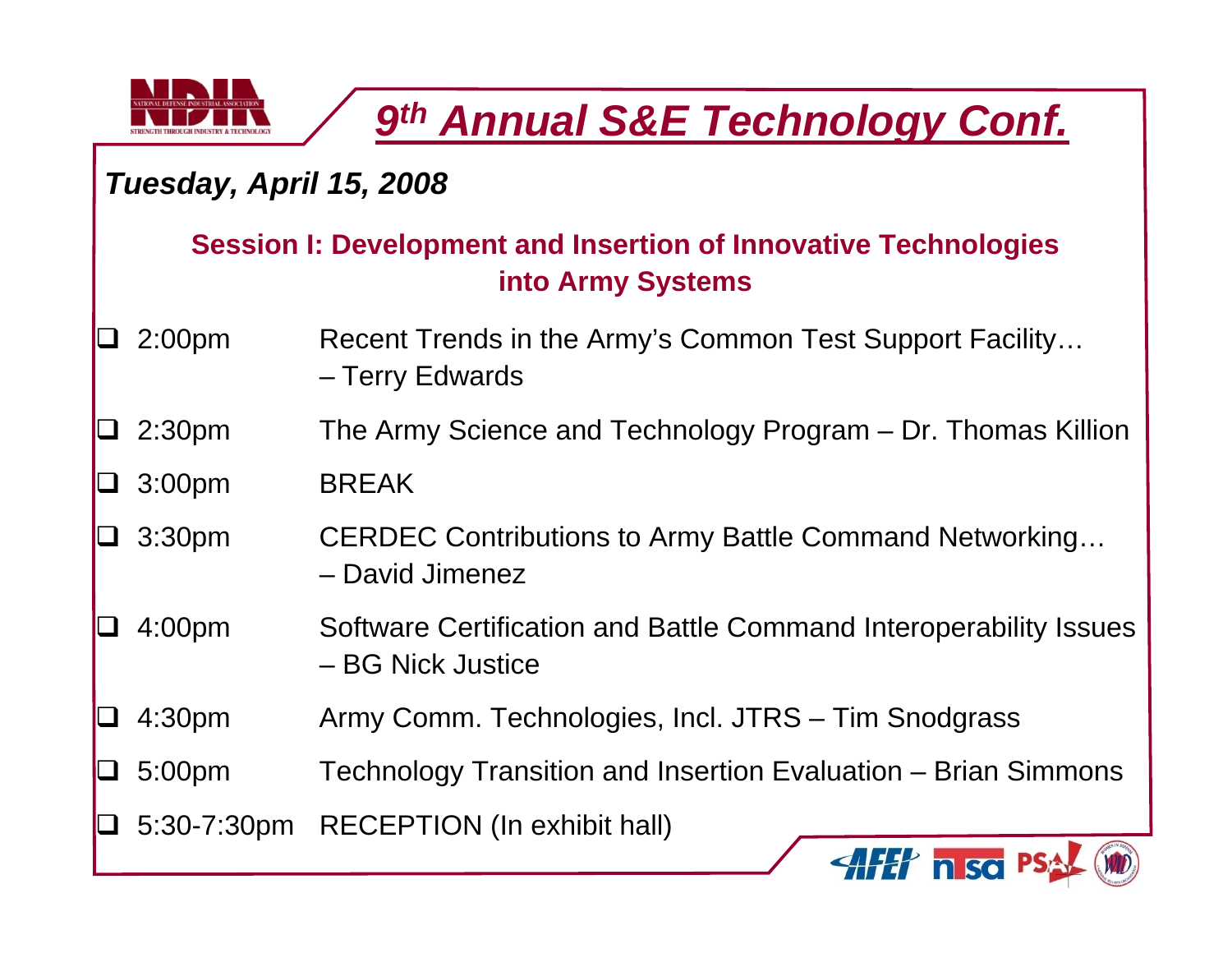

### *Wednesday, April 16, 2008*

#### **Session II: Development and Insertion of Innovative Technologies into Air Force Systems**

- ┓ 8:30am Overview of Air Force Science & Technology Program – Terry Jaggers
- $\Box$  9:00am Development and Insertion of Innovative Technologies Across… – Brig Gen Janet Wolfenbarger
- $\Box$  9:30am Rapid Prototyping-Leapfrogging into Military Utility – Randall Walden
- $\Box$ 10:00am BREAK
- $\Box$ 10:45am Industry Perspectives on Technology Insertion – Dr. David Whalen
- 7 11:15am Cyberspace: New Frontiers in Technology Insertion – Dr. John Bay
- $\Box$ 12:00pm LUNCHEON w/Speaker – Dr. Malcom O'Neill

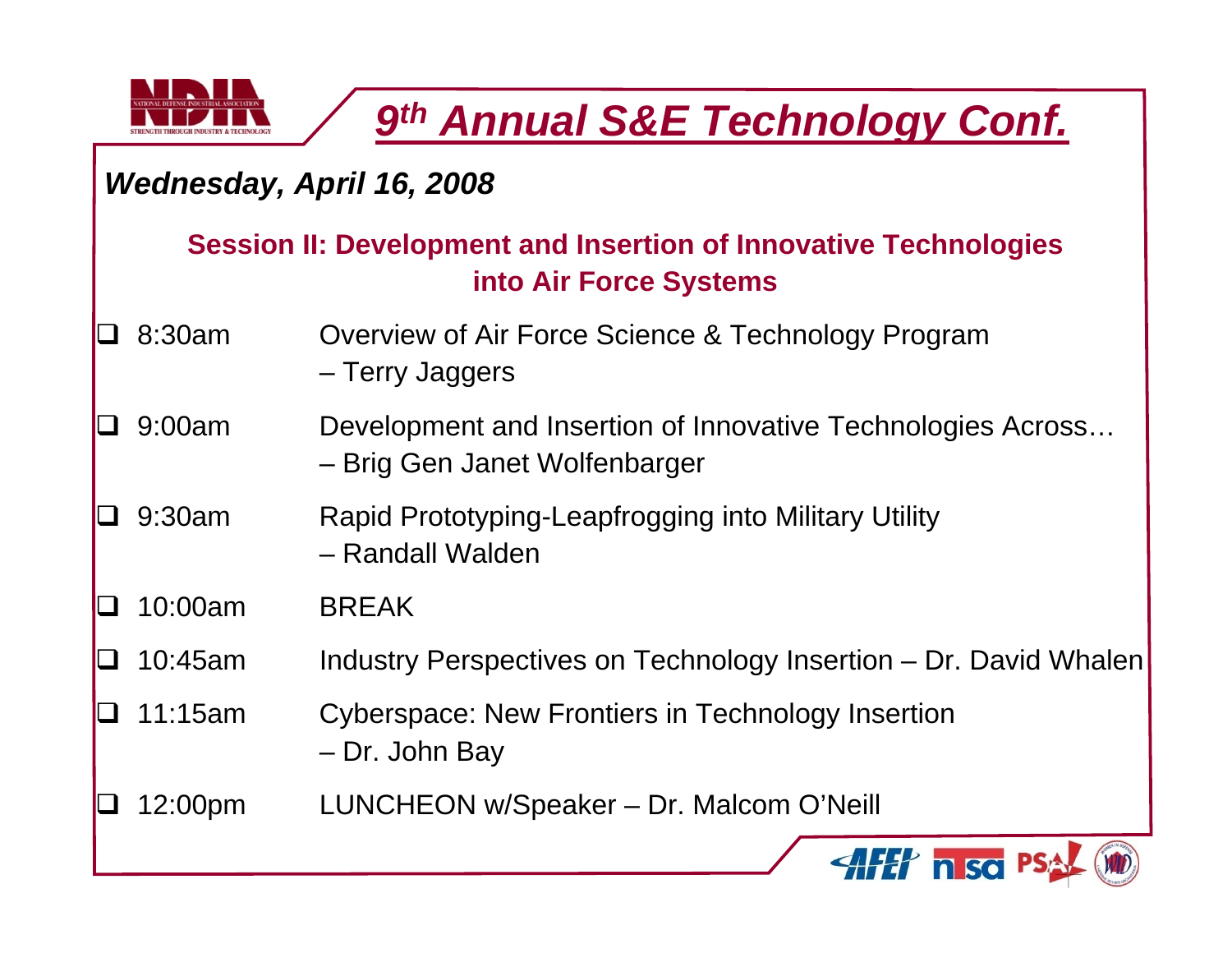

### *Wednesday, April 16, 2008*

#### **Session III: Development and Insertion of Innovative Technologies into Naval Systems**

- $\Box$  1:30pm Technology Insertion: Naval Science & Technology – RADM William Landay
- $\Box$  2:00pm Technology Insertion: Fleet / Operating Forces – Charlene Rusnak
- $\overline{\phantom{a}}$ 2:45pm BREAK
- $\Box$  3:30pm Technology Insertion: The Anti-Torpedo Torpedo (ATT) Program – Brian Almquist & LtCol Tim Mclaughlin
- $\Box$  4:15pm Innovative Technology Insertion: Systems Command Panel
	- Chair: Dr. John Sommerer
	- Panelists: James Sheehy, Brian Persons, Gary Wang, David Ungar

 $\Box$ 5:15pm Session Adjourned

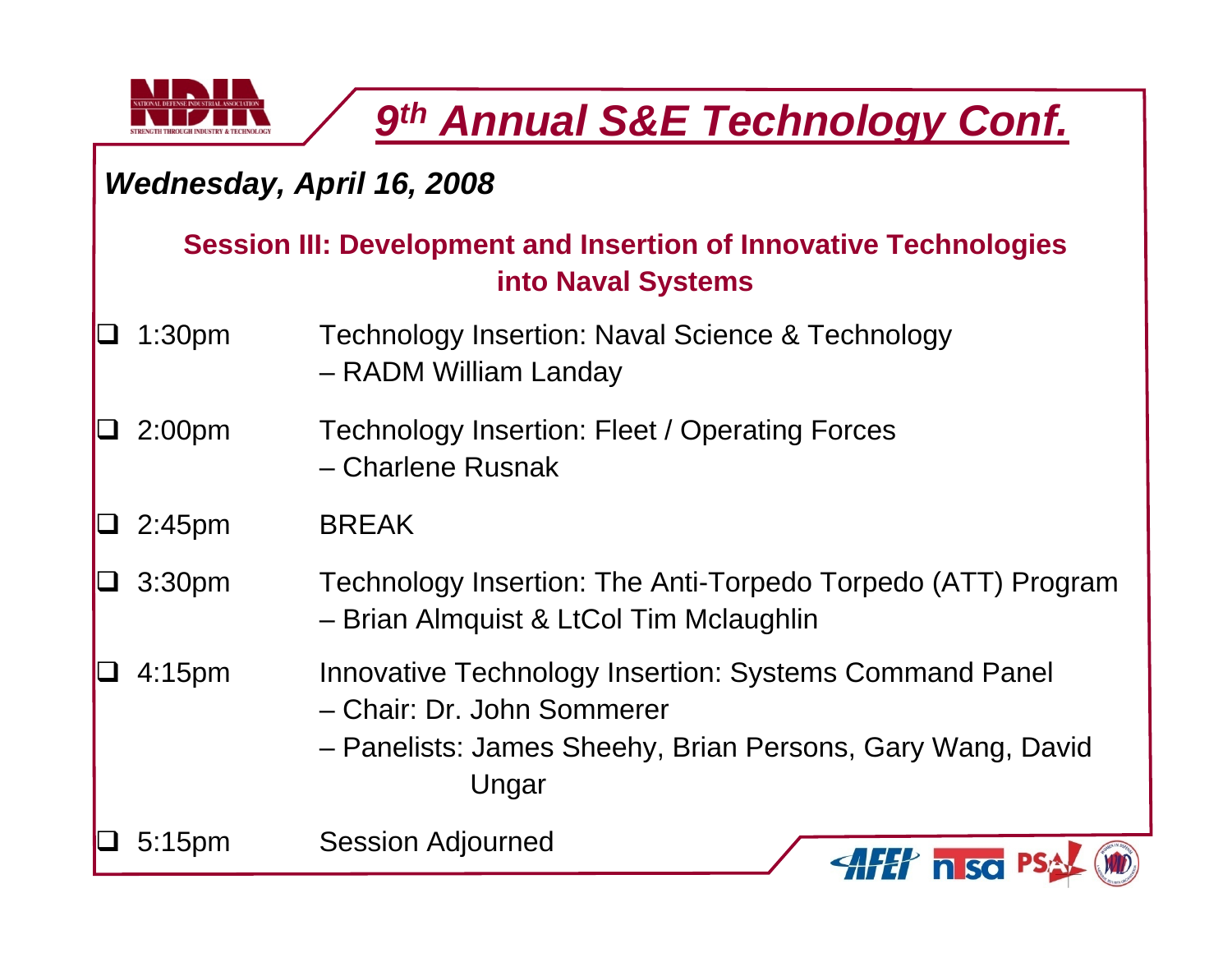

#### *Thursday, April 17, 2008*

**Session IV: Manufacturing and Affordability of Innovative Technology**

- $\Box$ 8:00am Session Introduction – James Chew
- ┚ 8:10am The Need for Manufacturing Innovation and Readiness – Mark Gordon
- $\Box$ 8:35am The Navy's Mantech and Affordability Program – John Carney
- $\Box$  9:00am The Air Force S&T Manufacturing Readiness Assessment – Jim Morgan
- $\Box$ 9:25am Inserting Technology Incrementally – Daniel Zanini
- $\Box$ 9:50am BREAK
- $\Box$ 10:25am Best Poster Paper Winner Announcement
- $\Box$  10:30am Manufacturing Technology Industry Panel
	- Moderator: Gary Powell
	- Panelists: Ed Morris, Bob Schafrik, Al Sanders, Dale Iverson, Jim Lorenz
- $\Box$ 12:00pm Wrap-Up & Adjournment – Alan McLaughlin

 $\Box$ 12:15pm Box Luncheon